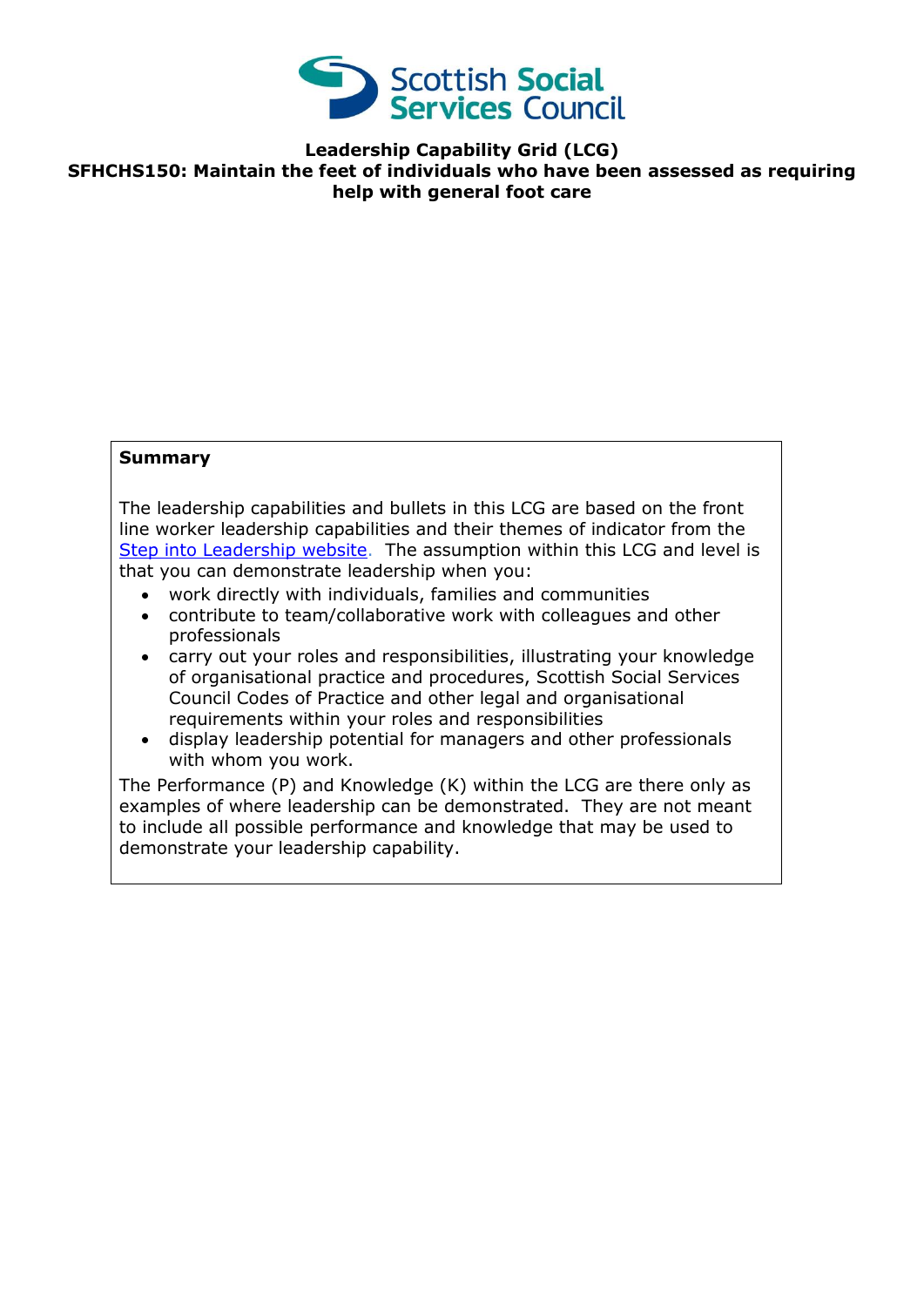

## **Leadership Capability Grid (LCG) SFHCHS150: Maintain the feet of individuals who have been assessed as requiring help with general foot care**

| Leadership<br>capabilities         | When maintaining individuals foot care you can demonstrate<br>leadership capabilities by:                                                                                                                                                                                                                                                                                                                                                                                                                                                                                                                                                                                                                                                                                                                                                                                                                                       |
|------------------------------------|---------------------------------------------------------------------------------------------------------------------------------------------------------------------------------------------------------------------------------------------------------------------------------------------------------------------------------------------------------------------------------------------------------------------------------------------------------------------------------------------------------------------------------------------------------------------------------------------------------------------------------------------------------------------------------------------------------------------------------------------------------------------------------------------------------------------------------------------------------------------------------------------------------------------------------|
| <b>Vision</b>                      | Providing a vision for individuals, families, communities, colleagues and<br>your organisation when you:<br>• See how best to make a difference when actively preparing,<br>undertaking and reviewing activities, supporting individuals ( $P3,4,6$ ,<br>8,10,11,20,22; K1-7,14,15), accessing and using related information<br>(P1,2), using observation and feedback (P9,10), seeking advice<br>(P19)<br>• Promote social service values when working with individuals ( $P3,4,6$ ,<br>8,10,11,20,22; K1-7,14,15), observing and evaluating (P7,9,12),<br>working with others ( $P17-20$ ; K10,11) and when recording and<br>reporting $(P13,16)$<br>• See the bigger picture when demonstrating knowledge and practice of<br>organisational, local and national policies and procedures (K1-7,<br>14,15) reviewing and evaluating activities (P8-12) and identifying<br>and implementing change to activities (P17,18,20-22) |
| Self-<br>leadership                | Displaying self leadership when you:<br>• Improve own leadership by seeking advice $(P19)$<br>• Take intelligent risks when supporting individuals to prepare for $(P3,$<br>4; $K1-7,14,15$ ) and carry out the activity (P5,6; $K8,9$ ) and when<br>reviewing the effectiveness including changes needed (P8-12,15,17,<br>$20-22)$<br>• Challenge discrimination and oppression (K1-5)                                                                                                                                                                                                                                                                                                                                                                                                                                                                                                                                         |
| <b>Motivating</b><br>and inspiring | Motivating and inspiring others when you:<br>• Inspire people by personal example $(P3,4,8,10,11,17-20,22; K1-5,8,$<br>14, 15)<br>• Recognise and value the contribution of others $(P3, 4, 6, 8, 10, 11, 17)$ ;<br>K10,11)<br>• Support the creation of a learning and performance culture with<br>individuals and others ( $P8-12,17-20$ ; K1-7)                                                                                                                                                                                                                                                                                                                                                                                                                                                                                                                                                                              |
| <b>Empowering</b>                  | Empowering people when you:<br>• Enable leadership at all levels $(P3, 4, 8-12, 15, 17, 18, 20-22; K8-9,$<br>$16 - 20$<br>• Support the creation of a knowledge and management culture by<br>seeking and providing information to enable understanding (P4,8-12,<br>17-19; K16-20,23,39)<br>Promote professional autonomy (P5,6,8,10-12,15; K16-20,23-25)<br>• Involve people in development and improvement $(P8, 10, 11, 17-20)$ ;<br>$K16-20)$                                                                                                                                                                                                                                                                                                                                                                                                                                                                               |